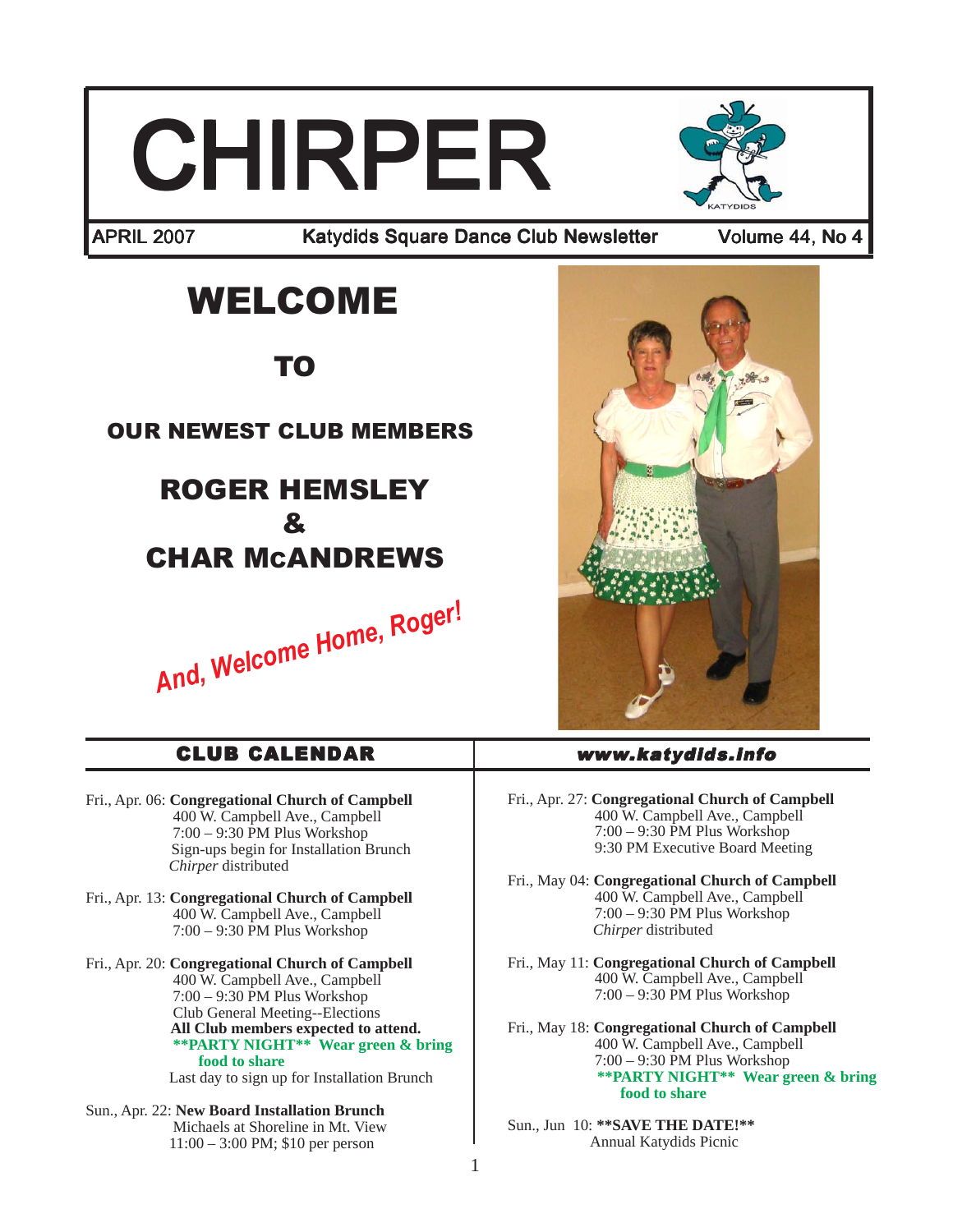#### SQUARE HEAD ASSIGNMENTS &

**Duties** 

Acting Super Square Head - Lloyd Darknell (408) 286-7262

| Apr. 07 | Pitts/Powell    |
|---------|-----------------|
| Apr 13  | Hosoda          |
| Apr 20  | Stagnitto       |
| Apr 27  | Wies            |
| May 04  | Anderson        |
| May 11  | Hughes          |
| May 18  | Darknell        |
| May 25  | Gaubatz/Angotti |
| June 01 | <b>Stevens</b>  |

#### On dance night PRIOR to your duty night:

• Help pack up supplies and jugs and put into Club Cupboard. Notify Acting Super Square Head, Lloyd Darknell, at 408-286-7262 of any needed supplies or change of duty assignments dates.

#### Before the dance:

- Contact Square Head for following week to be sure they will be there.
- On scheduled nights, the designated Square Heads should arrive **before** 7:00 P.M.
- Set up tables and chairs as needed.
- Bring 6-8 lbs ice for cooler and make ice water.
- Start hot water for tea and coffee.

#### During club dance:

- Welcome everyone at the door.
- Offer raffle tickets, 5 tickets for \$1
- Have guests sign guest book and collect \$4.00 donation per guest.
- Give guest names to president or membership chair for introduction during announcements.
- Divide the raffle proceeds--50% to the Club, 50% to the "cups".
- Check that water and cups do not run out.
- **If Treasurer is not present, pass monies collected on to any Executive Board Member.**

After the dance: *Clean up*!! Take the trash bags out to the dumpster (locked) located in the side parking lot. The key is hanging on the wall by the door to the kitchen.

#### UPCOMING SQUARE DANCE EVENTS

**Apr. 7: Concord Stompers Anniversary Dance** Concord High School 8:00 – 8:30 Pre-Rounds; the Drumheller's 8:30 – 11:00 PM Caller: Gary Kendall & The Ghost Riders Band

**Apr. 13,14,15: Promenade Down Memory Lane,** Calif. State Square Dance Convention Raincross Square Convention Center, Riverside

#### **Apr. 28: Keeway Swingers**

 Walters Jr. High, Fremont 8:00 – 8:30 PM, George Gardner & Priscilla Staver 8:30 – 11:00 PM, Caller: Dick Henschel

**May 11, 12, 13: 50th Silver State Festival** Grand Sierra Resort, Sparks, NV Ghost Riders Band

#### **May 25,26,27: Golden State Roundup** San Ramon Marriott

 Callers: Vic Ceder, Sandie Bryant, Michael Kellogg, Darryl Lipscomb Cuer: Debby & Tim Vogt

**June 2: Ice Cream Fling Thing; Bows & Beaus** John Muir Middle School 7:45 – 8:15 PM; PreRounds, Sue Harris 8:15 – 11:00 PM, Caller: Jet Roberts

**June 27 – 30: National Square Dance Convention** Charlotte, NC

#### ○○○○○○○○○○○○○○○○○○

#### NEWER DANCER HOEDOWN

#### Be an angel – support our newest dancers!!

7:30 – 10:30 PM; John Muir Middle School

#### January 2007 Class Level

Sat., April 21: Bows & Beaus: Harold Fleeman & Keith Ferguson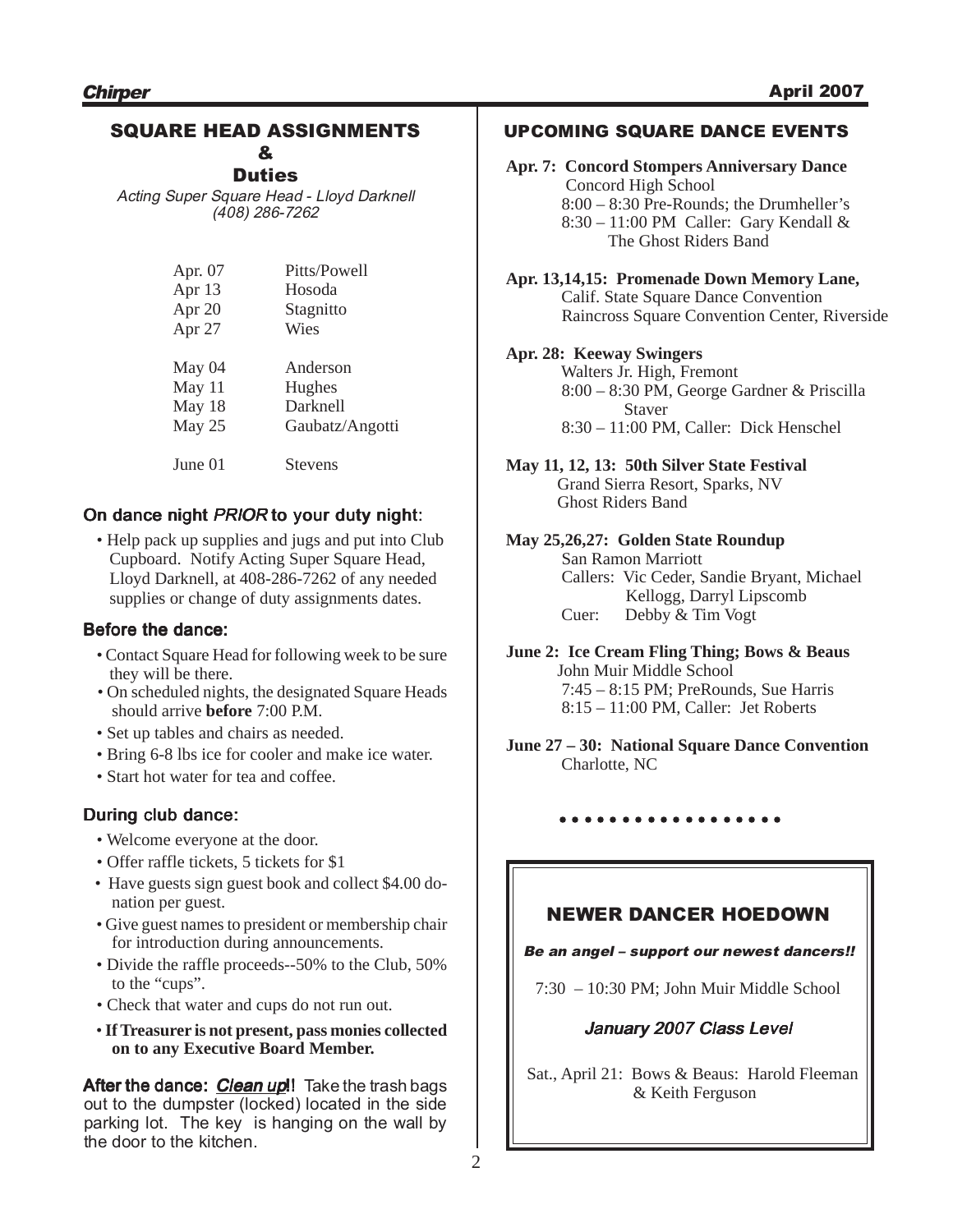

#### THE PRESIDENT'S CORNER - -

Hi Katydids,

We had a great turnout on our fifth Friday Dance with the Westminster Squares and the Yellow Rock & Rollers in attendance. We had a great time.

With some arm twisting our nominating committee has come up with a slate of officers for the coming year. We will be holding our Elections on April 20, 2007 during the dance and we will need at least half of our members in attendance to make sure we have a quorum. We currently have 48 members.

○○○○○○○○○○○○○○○○○○

 $\sim$  - Lloyd Darknell



#### HAPPY ANNIVERSARY !!

| Morris & Louise Hosoda | Apr. 05 |
|------------------------|---------|
| Jim & JoAnn Osborne    | Apr. 07 |
| Sal & Louise Stagnitto | Apr. 07 |
| Robb & Gayle Moore     | Apr. 16 |
|                        |         |

○ ○○○○○○○○○○○○○○○○○



Leprechaun Jim at his best!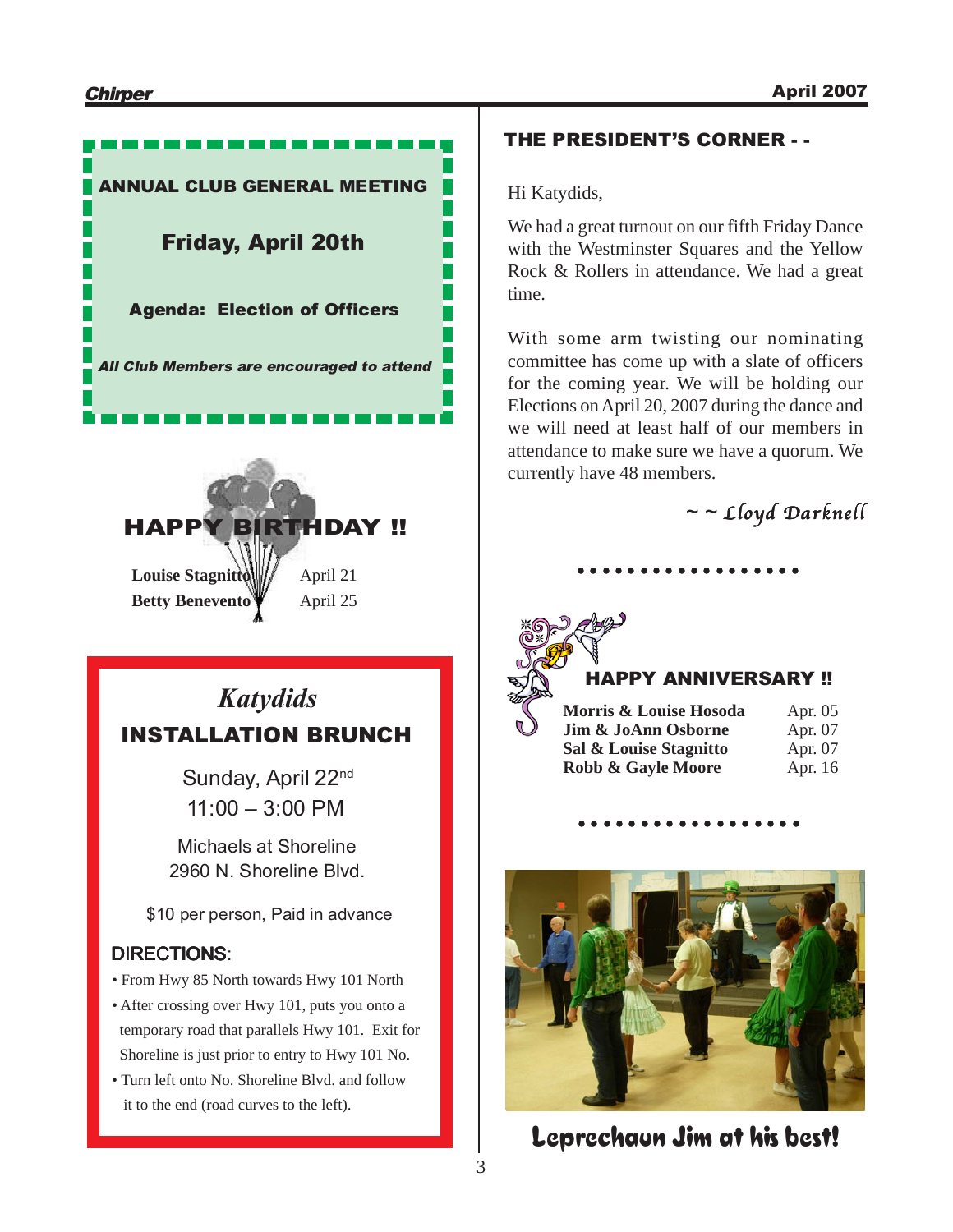#### NOMINATING COMMITTEE REPORT:

Hi Katydids.

In a grueling test of the eagerness of Katydids to serve their Club, and the cause of Square Dancing fun, the following members have agreed to participate as officers for the next year. Most of these have been serving in these positions last year. They have given much time to their work in making square dancing a fun activity. The candidates for the 2008 Katydids Executive Board are:

| President             | Lloyd Darknell         |
|-----------------------|------------------------|
| <b>Vice President</b> | <b>Bob Bennett</b>     |
| Treasurer             | Don Powell             |
| Secretary             | <b>Maxine Darknell</b> |
| Membership            | <b>Charlotte Pitts</b> |
| Publicity             | Don Gaubatz            |
| Chaplain              | June Helfrich          |

In addition to these, the following have agreed to help out with extra duties. These are what makes the club run as a fun activity.

| <b>Class Head Angels</b>  | Morris & Louise Hosoda   |
|---------------------------|--------------------------|
| <b>Chirper Editor</b>     | <b>Stephanie Stevens</b> |
| Historian                 | Louise Stagnitto         |
| Sheriff                   | Joyce Wies               |
| Social Chair              | Pat Angotti              |
| <b>Super Square Heads</b> | Caroline Fifield &       |
|                           | Sarah Grizard            |
| Website Manager           | Lloyd Darknell           |
| Sweetheart Special 2008   | <b>Bob Bennett</b>       |
|                           |                          |

Please give them your support.

Your loyal, friendly, courteous, and cheerful Katydids 2007 Nominating Committee,

## Parker Willey Jr.

### HAVE A GREAT TRIP !!

We wish **Kathy** and **Ted** a wonderful, funfilled, and safe trip to Europe. We all want to hear about your adventures when you return!

**BON VOYAGE !**

From the Kitchen of … Gesine Schaffer

#### FRESH GINGER CAKE

Serves 12 Prep time: 15 minutes Total time: 2 hours

8 ounces (two 6-inch pieces) fresh ginger, peeled and roughly chopped 3 cups all-purpose flour (spooned and leveled) 2 teaspoons baking soda (I used baking powder) 1 teaspoon salt 1 1/2 cups granulated sugar (I used 1 cup) 2/3 cup unsulfured molasses 2 large eggs 1 cup (2 sticks) unsalted butter, melted nonstick cooking spray confectioner's sugar for dusting

1. Preheat oven to 350 degrees. In a food processor, pulse ginger until finely chopped (or chop by hand). You should have 1 cup.

2. In a large bowl whisk together flour, baking soda, and salt. In another bowl whisk together granulated sugar, molasses, and eggs until smooth. Whisk in butter and 1/3 cup hot water. Stir in flour mixture just until incorporated; stir in ginger.

3. Generously coat a nonstick 3-quart Bundt pan with cooking spray. Pour batter into pan; bake until a toothpick inserted in cake comes out clean, about 45 minutes.

4. Transfer pan to a wire rack; let cool completely, about 1 hour. Run a knife around edge of cake, then invert. Dust with confectioners' sugar before slicing.

This spice cake is good with lightly sweetened whipped cream; it can also be sprinkled with minced candied ginger.

*Published in the December 2004 issue of "Everyday Food," a Martha Stewart publication.*

#### ○ ○○○○○○○○○○○○○○○○○

#### Sad News:

Joel Kadish, a long time caller recently died. If you would like more details, see our Club Caller, Jim Osborne.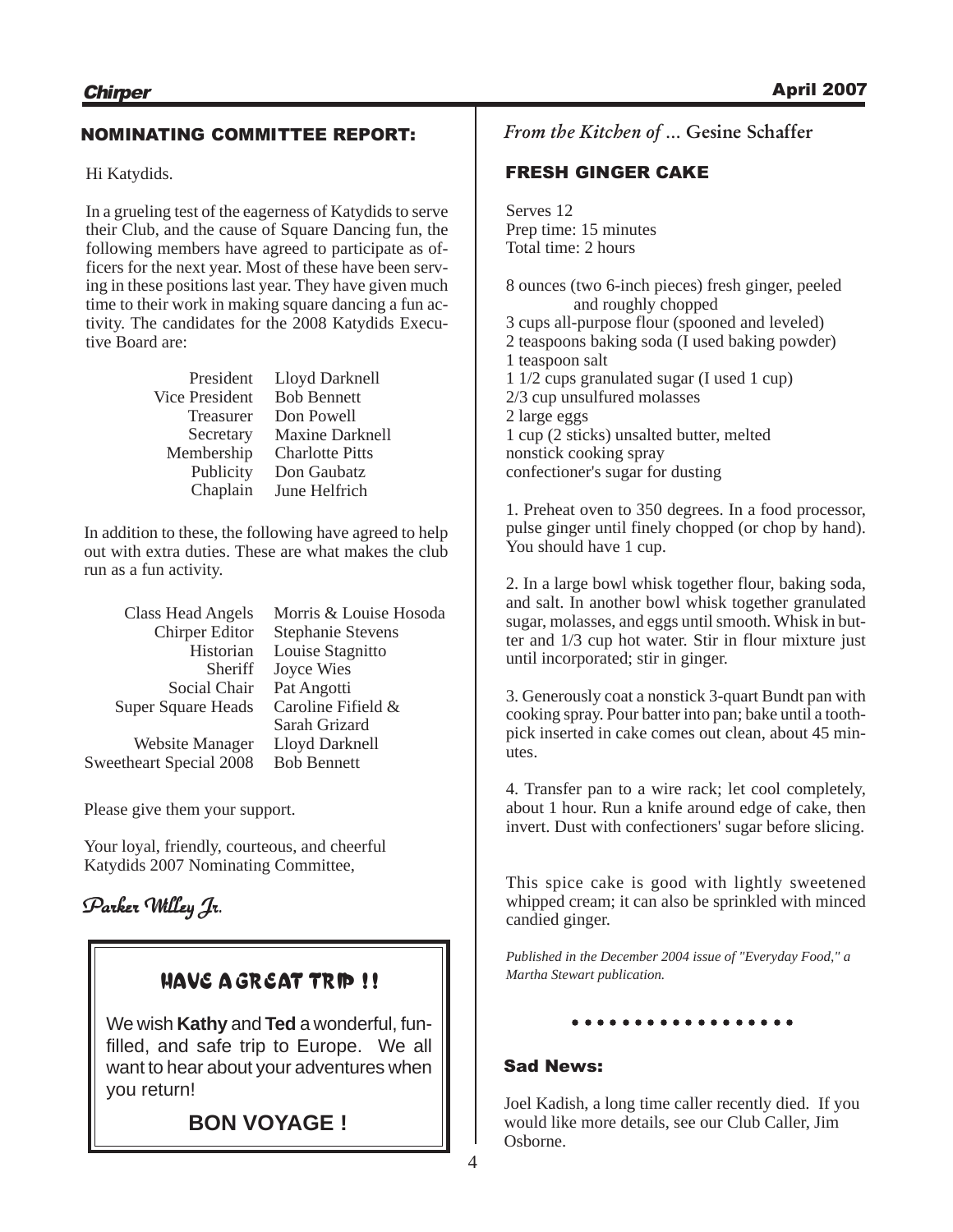#### MINUTES Katydids Executive Board Meeting March 9, 2007

President, Lloyd Darknell called the meeting to order at 9:37 p.m.

Roll Call: President, Lloyd Darknell; V.P., Bob Bennett; Secretary, Maxine Darknell; Treasurer, Don Powell; Membership, Pat Angotti; Publicity, Don Gaubatz.

Absent: Chaplain, June Helfrich.

Visitors present: Stephanie Stevens, Annie Bennett, Sue and Parker Willey.

The minutes from the previous meeting of January  $12<sup>th</sup>$ were approved as published.

#### **Reports**:

#### Officers:

- 1. President: No report.
- 2. Vice-President: No report.
- 3. Treasurer: Don Powell gave out copies and presented his report. The board acknowledged all the time and effort he puts in to keep good records.
- 4. Membership: Pat confirmed that we have 46 active members and 0 inactive. Lee and Mackey Lunsford resigned as of January  $31<sup>st</sup>$ .
- 5. Chaplain: Absent.
- 6. Publicity: Don G. reported that he wrote an article for the March Chirper titled, "Wasn't the Sweetheart Special – Special".

#### Committees:

- 1. Chirper: Stephanie indicated the articles are due to her on Friday, March 30<sup>th</sup>.
- 2. Social: The board acknowledged the successful potluck that Sue Willey and Sandy Franger had organized on January 26<sup>th</sup>.

#### **Old Business:**

1. Sweetheart Special Dance, February 10, 2007: It was agreed by everyone present that the S. H. S. Dance was a great success and that Randy Dibble was well received by all present (about 19 1/2 paid squares). As usual, the food was great and the raffle tickets sold well. The Darknell's hosted

- 2. Workshops: The workshops continue to be successful with good attendance. It was decided to keep them going as long as people are interested.
- 3. Storage clean up: Lloyd repaired the shelves in the small shed before we returned the coffee pots and other items used for the S.H.S. Dance. Before putting everything back, the Darknell's and the Stagnitto's eliminated a lot of old records and organized what was left to make more storage space.
- 4. June Picnic: Louise Stagnitto reserved the space at Central Park in Santa Clara for June 10<sup>th</sup>. Bob and Annie Bennett agreed to co-chair the event. They will have sign-up sheets available as time gets nearer. It was decided to start the setup between 9:30 and 10:00 a.m. Besides the Katydids, alumni, work shop guests and special friends are invited. We will need a count in order to purchase the meat to B.B.Q.
- 5. Nominating Committee Report: Parker Willey presented his list of officers. They were: Lloyd Darknell, President; Bob Bennett, V-President; Secretary, Maxine Darknell; Treasurer, Don Powell; Membership Charlotte Pitts; Publicity, Don Gaubatz; and Chaplain, June Helfrich. These will be voted on by the Katydid Members on Friday, April 20<sup>th</sup>. The appointed positions filled thus far are: Chirper Editor, Stephanie Stevens; Class Head Angels, Morris and Louise Hosoda; Historian, Louise Stagnitto; Sheriff, Joyce Wies; Social Director, Pat Angotti; Co-Super Square Heads, Caroline Fifield and Sarah Grizard; and Web Master, Lloyd Darknell. Thank you to Parker for being willing to take on this job!
- 6. Initiation Brunch: The date is set for Sunday, April 22nd from 11:00 a.m. to 3:00 p.m. at Michael's Restaurant behind the Shoreline Amphitheater. The room is available to us starting at 10:30 a.m. Lloyd asked Sal Stagnitto to be the Master of Ceremonies and Louise S. to do the installation. They will have to check their calendar and let Lloyd know if they are available. All Katydids members are invited plus special guests. Those who attend are asked to pay \$10.00 with the balance being paid out of the Katydids bank account. We will eat first and then have the installation. It has been tradition that Morris Hosoda calls a few tips toward the end of the event.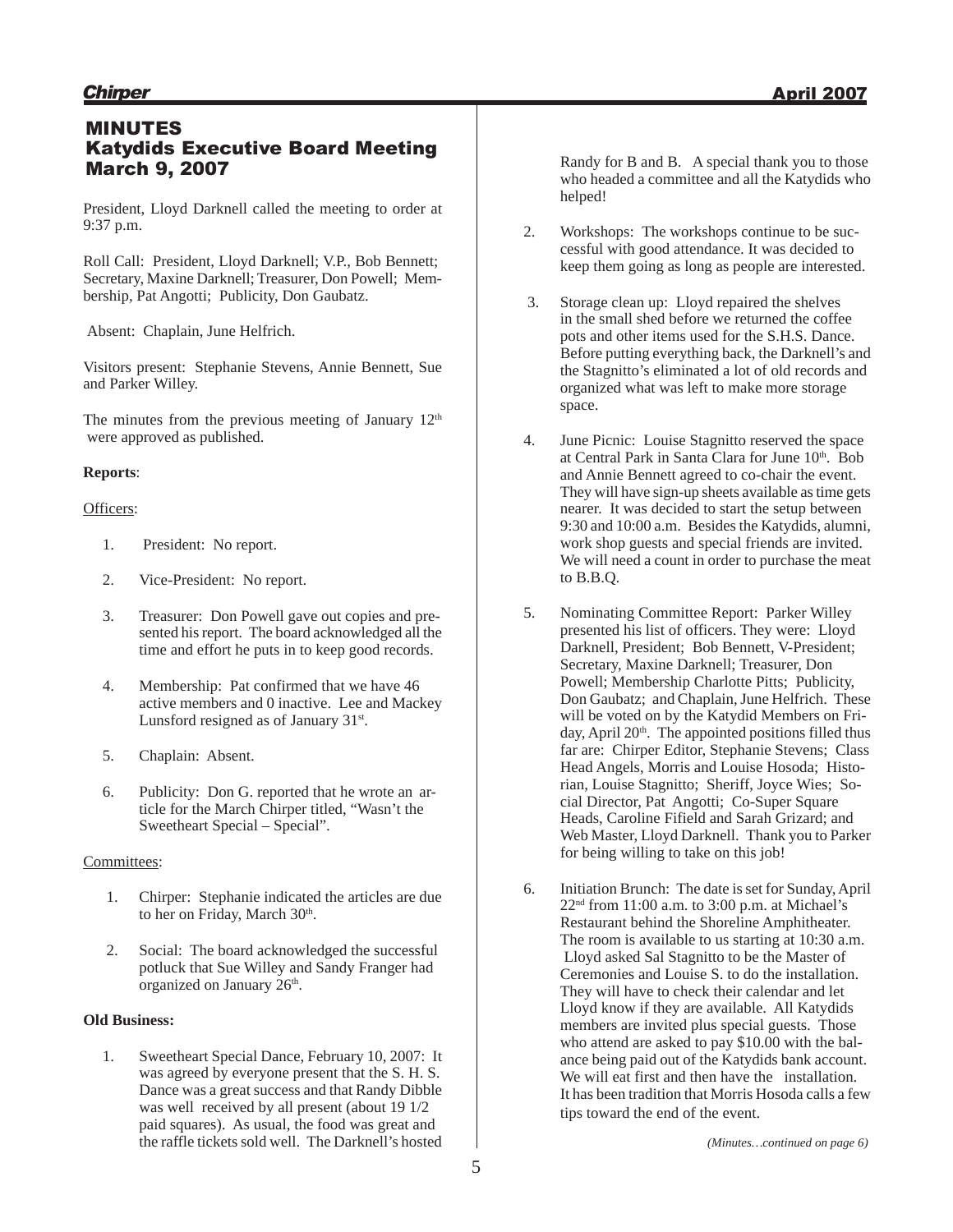#### **New Business:**

- 1. Business Cards: Don G. has been working on cards to have available to those interested in having some to give out to people who might like more information about square dancing or to leave in doctors'/dentists'/ offices, etc. There was discus sion regarding information that should be included. It was decided to include the Katydids web site. Personal information can be added by individuals if desired. Don will print some up and have them available on the sign-up table.
- 2. Caller for 2008 Sweetheart Special Dance: Lloyd asked Bob Bennett to take responsibility for getting a caller for next year. There was some discussion regarding those that might be available.
- 3. Caller's Contract: It was decided that the Katy dids Caller Contract needs to be reviewed. Annie agreed to do this and Lloyd will email her a copy of the contract.
- 4. New Dancers Class: Karl Belser, who is on a committee to promote square dancing, asked Lloyd to present some ideas they had regard ing a new square dance class. They would attempt to offer this class possibly on a Thursday night and hope that all clubs would send new people to this combined class. Upon graduation, all clubs could make an announcement inviting the graduates to their clubs. Angels and people to provide snacks and drinks would be needed.

#### **Agenda Items for next meeting:**

- 1. June Picnic.
- 2. Caller for 2008 S.H.S. Dance.
- 3. Katydids Caller Contract.
- 4. Membership fee evaluation.

Next Board Meeting: "In and Out" on April 27<sup>th</sup>, after club dancing.

Meeting ended at 11:15 p.m.

Respectfully submitted,

#### Maxine Darknell

## Remembering Tom Dunlavy *(Minutes…continued from page 5)*

We recently lost another former Katydid square dancer on March 12, 2007, **Thomas H. Dunlavy, Jr.** He was 92 years young preceded in death by his wife of 65 years, **Connie Dunlavy** in 2003. My Katydids records go back to 1981 and they were already active members and talking to some former members, they think they were in the class of 1978. They resigned from Katydids in 2002 which puts them pretty close to 24 years as Katydids. They both worked together on the various assignments that Connie took on and as always, Tom was the gentleman in everything they did. To the best of my knowledge the following Katydids and Katydones (former Katydids) were in attendance at his Memorial Service held on March 16: **Bill & Betty Benevento, Marilyn Shaver, Clif and Karen Frazer, Walt and Gerry Fant, Tony and Dale Fadelli, Ginny Cowie, Bill and Bobbie Davis, Ken and Patsy McKay, Chuck Roberts, Barbara Gagner, Nes and Pat Delevaux, Bill and Mercedes McCarty, Ken and Lucy Steen.** I'm sorry if I left anyone out.

We will miss this kind, tall gentleman.

#### Morris Hosoda

#### Greetings from your Chaplain:

○ ○○○○○○○○○○○○○○○○○

Birthday cards were sent to those celebrating in the month of March. Two Katydids celebrated on the same day, **Marilyn Shaver** and **Denis Moore**. Others celebrating in March were **Bob Pyle, Jenny Anderson, Louise Hosoda**, and **Char Pitts**. An Anniversary card and our congratulations were sent to our *President* and *First Lady*, **Lloyd** and **Maxine Darknell** celebrating their first anniversary. A sympathy card was sent to **Don Gabautz** with the loss of a family member. Our thoughts and prayers are with him at this time.

Those celebrating Birthdays in April are **Betty Benevento** and **Louise Stagnitto**. Springtime is a beautiful time to get married and we have four couples that must agree. Celebrating their Anniversaries in April are **Morris** and **Louise Hosoda, Jim** and **JoAnn Osborne, Robb** and **Gayle Moore**, and **Sal** and **Louise Stagnitto**.

Your Chaplain,

June Helfrich

6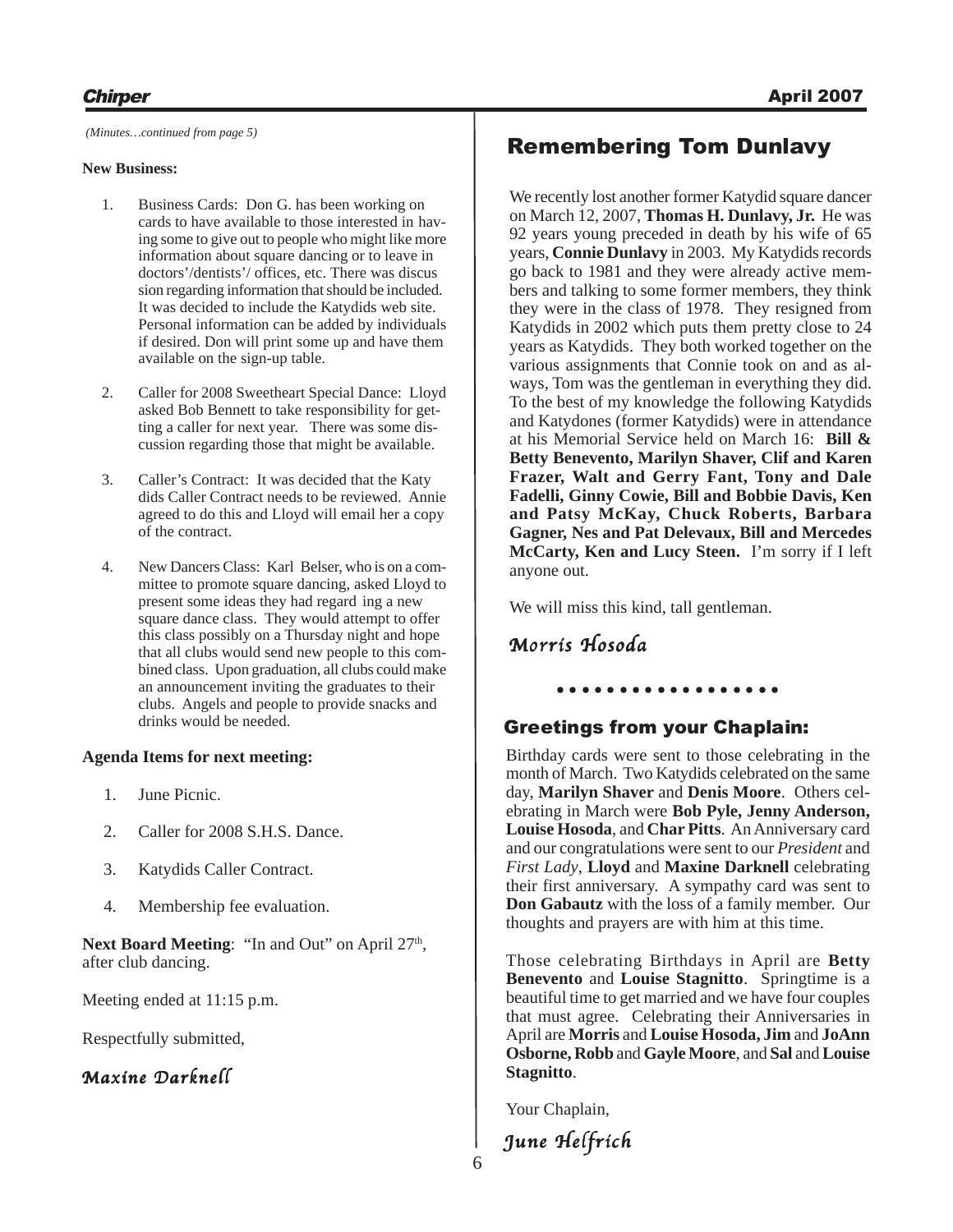#### CURLY'S DIARY – –

…Continuing Tour of Australia …









Sydney…We have been in the Featherdale Wildlife Park …take a look at the pictures…amazing !!!!!!!!



Willi bought me a wonderful hat from the museum … another woman from the group bought the same one. In the picture you see the two girls with the same hat and a aborigine.

Darling Harbor was absolutely breathtaking.

#### 10 January 2007

A wonderful day in the Blue Mountains and 7:30 in the opera house.

11 January

1:00 PM

Log the cruise

We had a 12 days cruise

Sydney, Melbourne, Hobart, Fjordland, Port Chalmers, Lyttleton, Tauranga, Auckland. Total food used per cruise is about 130 to 140 tons…so the shopping basket is not a light one…he, he!

For us there is nothing like a day at sea for relaxing…but not only relaxing…yeah!

We made a line dancing class…that was so much fun and also a ballroom dancing class.

It was so funny to see all the (serious) funny discussions (all married couples) about who is the leader. Sometimes I tried the same but…yeah…Willi is the man and I have to tell you he is a wonderful dancer.

13 January

Melbourne

Wow, what a liveliness, big city with a special flair and so friendly, sports - minded Australians.

If you stay there for a minute and take a look at your map, instantly a person asks "Do you need assistance?"

You can not help yourself – you have to smile. The tram driver from the City Circle tram sang wonderful country songs and we hum the sound … loud of course!

People around gave us a smile in great pain because it was a torture for them.



*(Curly's Diary… continued on page 8)*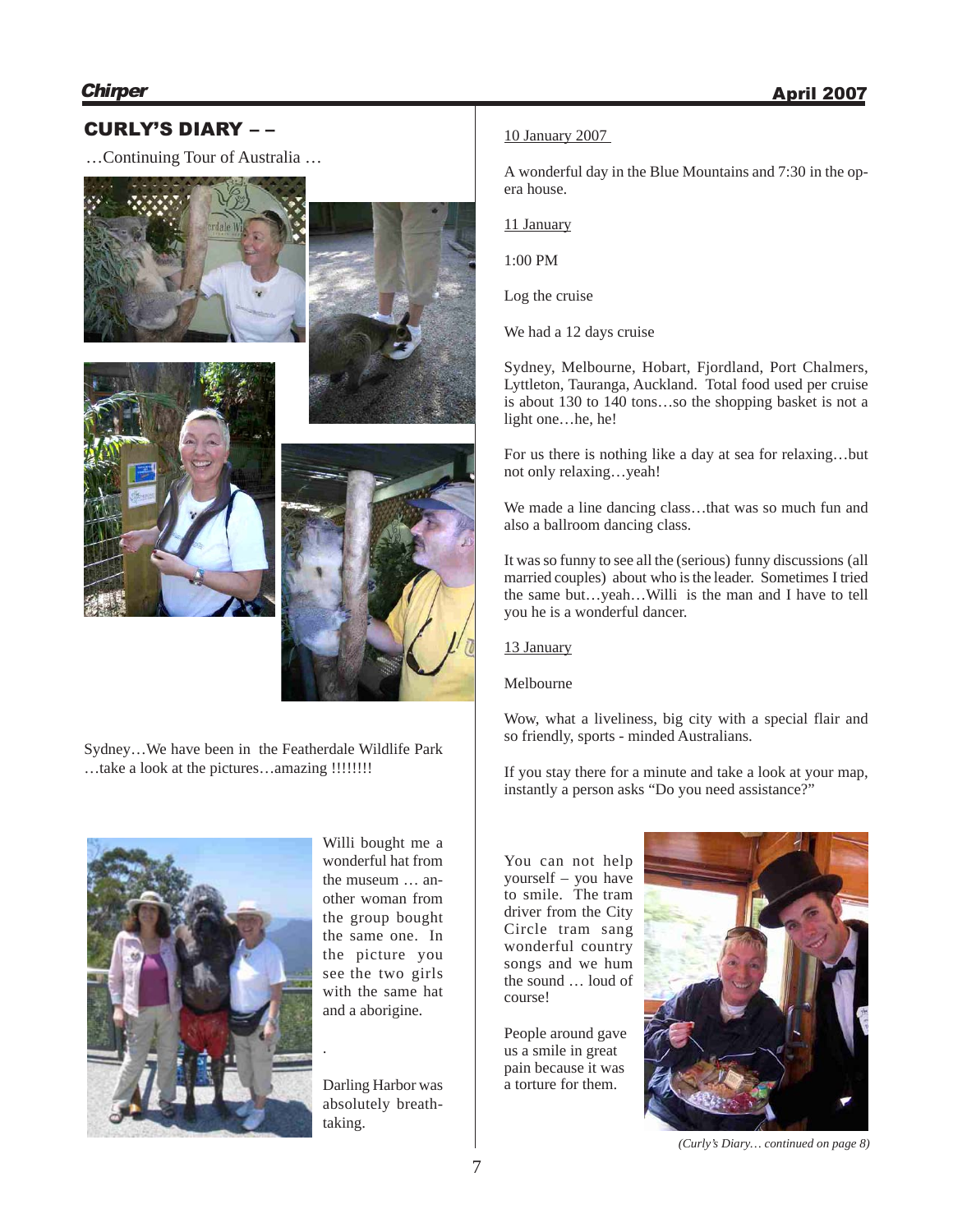#### **Chirper** April 2007

#### *(Curly's Diary…continued from page 7*

Melbourne is big on everything. There is culture and art, *)*high fashion, luxuriant parks. Its population of 2,7 million live in 59 separately named communities within the 715 square miles of the city proper.

The heart of the inner city called the Golden Mile. All of Melbourne's most noted landmarks are on or adjacent to the Golden Mile.

And, by the way, when Tasmanian John Batman traveled up the river in 1835, he knew he had found the perfect place for a city. Befriending the local Aboriginal tribes, he named it in honor of Lord Melbourne, prime minister of England at this time.

NEXT STOP: Hobart Tasmania.

Hobart in Tasmania has a lot in common with Sydney. Founded just a few years later. Sail into the fine deep water harbour, and you'll see the city of Hobart spilling over the broad lower valley of the Derwent River. In the background is Mount Wellington, snow-clad in winter, forested and green the rest of the year. It was an easy place to explore on foot and we made many friends along the way.



We took a powerful Jet Boat for a thrilling ride up the rapids of the Waimakari (that was so much fun for me too) so fast…I was enthusiastic and yelling for more speed!!!! The leader of the tour stopped to show a wonderful

bridge. At this moment so many black flies came over us, that everybody on the boat were more than happy that we drove again.

#### NEXT STOP: Dunedin, South Island, New Zealand



We took a Tour, hopping on an 8 wheel drive allterrain vehicle for an exhilarating cross country tour. First stop was the mythical "Maori's" footprint location which offers 720 panoramic views (because we looked around twice descending from 189 meters above sea level , we stop, during the nesting season at a breeding colony of cormorants nestled on a rugged cliff

facing rising from the crashing Pacific Ocean waves below

===============

It has happened a lot in our life during the past months, making time flying by; and now, being back to an (almost) regular life, we can start to breathe again.

Well, first of all our younger daughter Stephanie was unexpectedly accepted as a student at the Technical University in Munich in October. We all were very happy about that, but had to move her from Cologne to Munich, and finding an apartment for her, which was a BIG JOB (thousands of students were looking at the same time, prices skyrocketing high, and she has two big dogs...). We were travelling back and forth between Cologne, Munich and Stuttgart, talking to hundreds of people and real estate agents. Finally it worked out, and she could move in on November 1st, one day before the semester started, which was great.

Then, all of a sudden, Willi's dad passed away on November 10th. It was a very sad time for the whole family. He had been ill for years, but nothing life threatening, and so it was totally unexpected. His mother was basically paralyzed. We cared a lot for her, which was especially necessary because she suffered two strokes, but, thank God, she recovered very good and almost 100%. And today you basically can't recognize that she is a stroke survivor. We visit her regularly, and she comes to us every couple of weeks to spend some days with us, next time tomorrow.

Besides Willi's hard work (which he like, he having a great team, and nice projects, but takes about 13-14 hours a day.

And of course not enough (but that's the last bad story, I promise!), Willi had a huge (1cm diameter!) kidney stone a month ago, which sent him to the hospital for emergency surgery. Extremely bad pain, but nothing serious nowadays anymore.

And here we are again, back to a happy life, spending the first weekend in a loooong time alone, together in Stuttgart, and having a good time. Outside, the last snow from the winter is melting (this years winter was unusually mild, and we had almost no snow). I have been pretty active with my social work, caring for elderly people in the Robert Bosch Hospital, and feeding handicapped/elderly/needy people in the Vesper Church. I'm also volunteering teaching face jogging classes for the International Women's Club, and the Stuttgart Women's Club.

Sooooooooooooooooon more!!

Curly Hugs,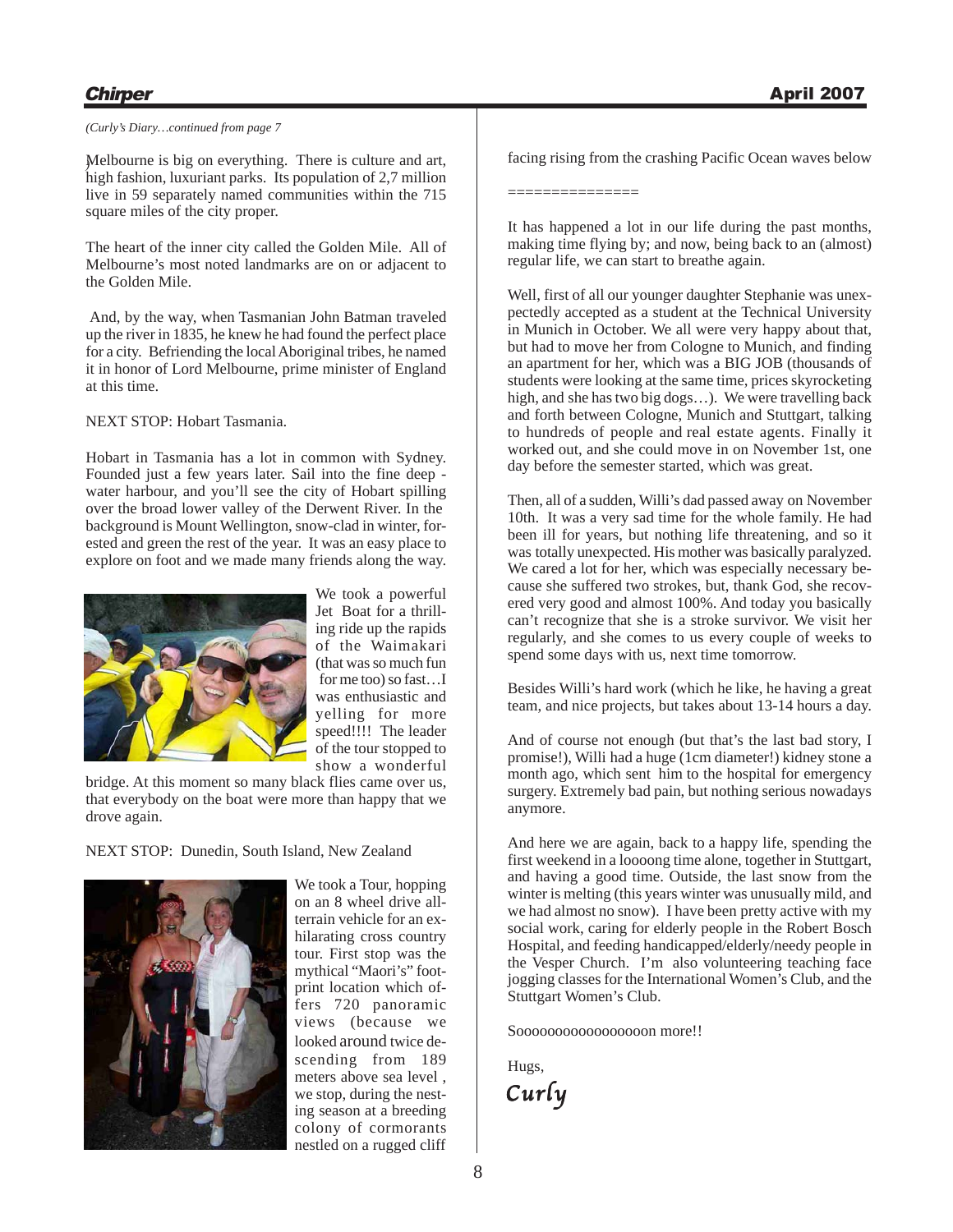#### Subject: NASA Chicken Test

Sometimes it DOES take a Rocket Scientist. Scientists at NASA have developed a gun whose purpose is to launch dead chickens at extreme velocities. The gun is used to shoot dead chickens at the windshields of airline jets, military jets and the space shuttle at maximum velocity the vehicle could be traveling.

As such, it simulates the frequent incidents of collisions with airborne wildfowl and, therefore, determines if the windshield was designed strong enough.

British engineers at Railtrack, upon hearing of the gun, were eager to test the gun out on the windshield of their new high speed train. Arrangements were made, and the gun was sent to the British.

Upon firing the gun, the engineers watched in shock as the chicken hurled out of the barrel, crashed into the shatterproof windshield smashing it to smithereens, blasted through the control console, snapped the engineer's chair backrest in two and embedded itself in the rear of the cabin.

Luckily, the train was unmanned at the time. The horrified Brits sent NASA the disastrous results of the experiment along with the design of the windshield and begged the NASA scientists for any suggestions.

NASA responded with a one-line memo:

"Thaw the Chicken"